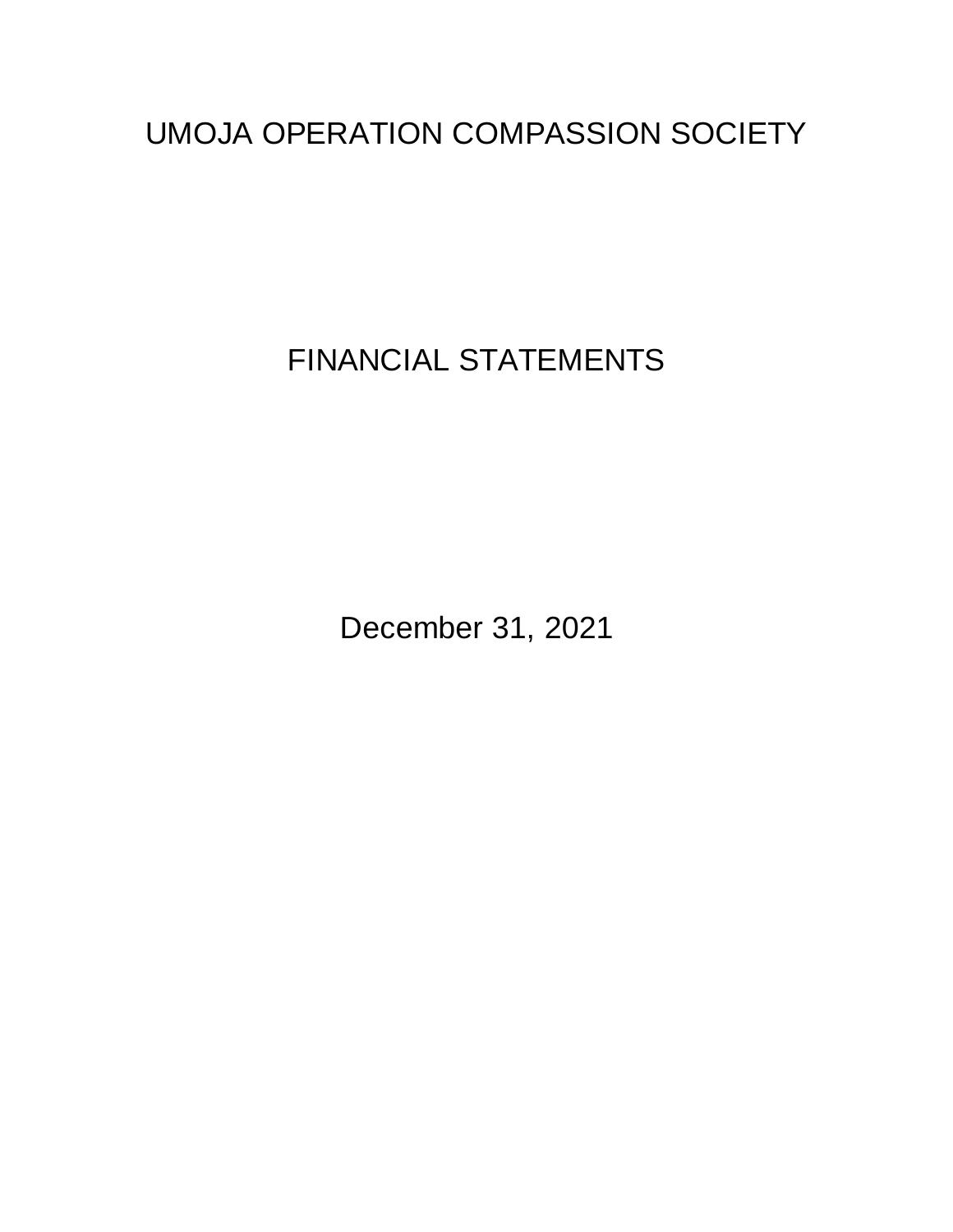Index to unaudited financial statements

Year ended December 31, 2021

|                                                            | Page           |
|------------------------------------------------------------|----------------|
| <b>INDEPENDENT PRACTITIONER'S REVIEW ENGAGEMENT REPORT</b> | 3              |
|                                                            |                |
| <b>FINANCIAL STATEMENTS</b>                                |                |
| <b>Statement of Financial Position</b>                     | 4              |
|                                                            |                |
| Statement of Change in Net Assets                          | 5              |
| <b>Statement of Operations</b>                             | 6              |
|                                                            |                |
| <b>Statement of Cash flows</b>                             | $\overline{7}$ |
| NOTES TO FINANCIAL STATEMENTS                              | $8 - 12$       |
|                                                            |                |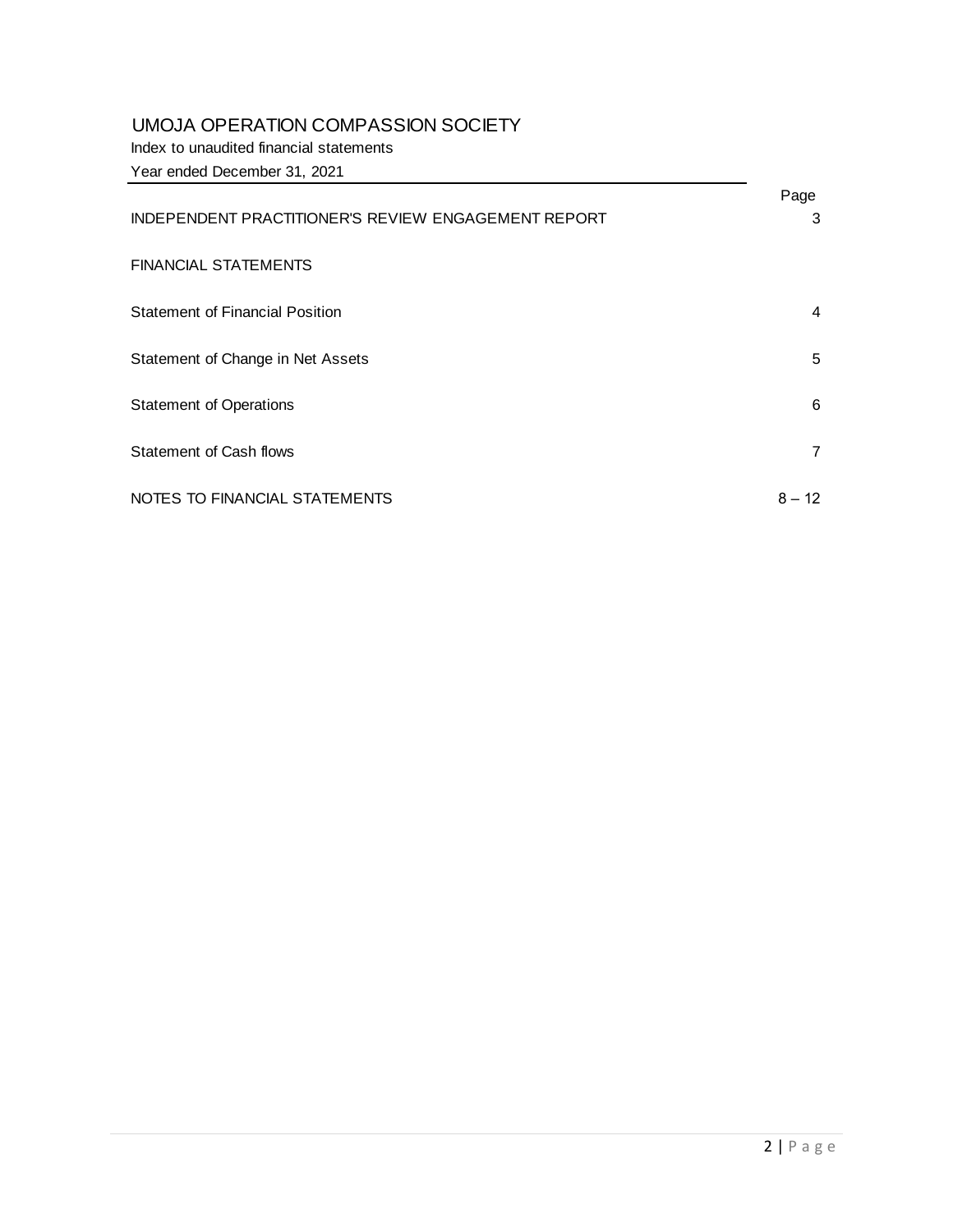

## **Besa Consulting Inc. (Chartered Professional Accountant)**

 106 - 33655 King Road Abbotsford, BC, V2S 0L3 Mobile: (604) 551 0728

#### **INDEPENDENT PRACTITIONER'S REVIEW ENGAGEMENT REPORT**

#### **To members of Umoja Operation Compassion Society**

I have reviewed the accompanying financial statements of Umoja Operation Compassion Society (the "Society") that comprise the statement of financial position as at December 31, 2021, and the statements of operations, changes in net assets and cash flows for the year then ended, and the notes to the financial statements.

#### **Management's Responsibility for the Financial Statements**

Management is responsible for the preparation and fair presentation of these financial statements in accordance with Canadian accounting standards for not-for-profit organizations, and for such internal control as management determines is necessary to enable the preparation of financial statements that are free from material misstatement, whether due to fraud or error.

#### **Practitioner's Responsibility**

My responsibility is to express a conclusion on the accompanying financial statements based on my review. I conducted my review in accordance with Canadian generally accepted standards for review engagements, which require me to comply with relevant ethical requirements.

A review of financial statements in accordance with Canadian generally accepted standards for review engagements is a limited assurance engagement. The practitioner performs procedures, primarily consisting of making inquiries of management and others within the entity, as appropriate, and applying analytical procedures, and evaluates the evidence obtained.

The procedures performed in a review are substantially less in extent than, and vary in nature from, those performed in an audit conducted in accordance with Canadian generally accepted auditing standards. Accordingly, I do not express an audit opinion on these financial statements.

#### **Conclusion**

Based on my review, nothing has come to my attention that causes me to believe that the financial statements do not present fairly, in all material respects, the financial position of the Organization as at December 31, 2021, and the results of its operations and its cash flows for the year then ended in accordance with Canadian accounting standards for not-forprofit organizations.

#### *Besa Consulting Inc*

Chartered Professional Accountant February 14, 2022 Abbotsford, BC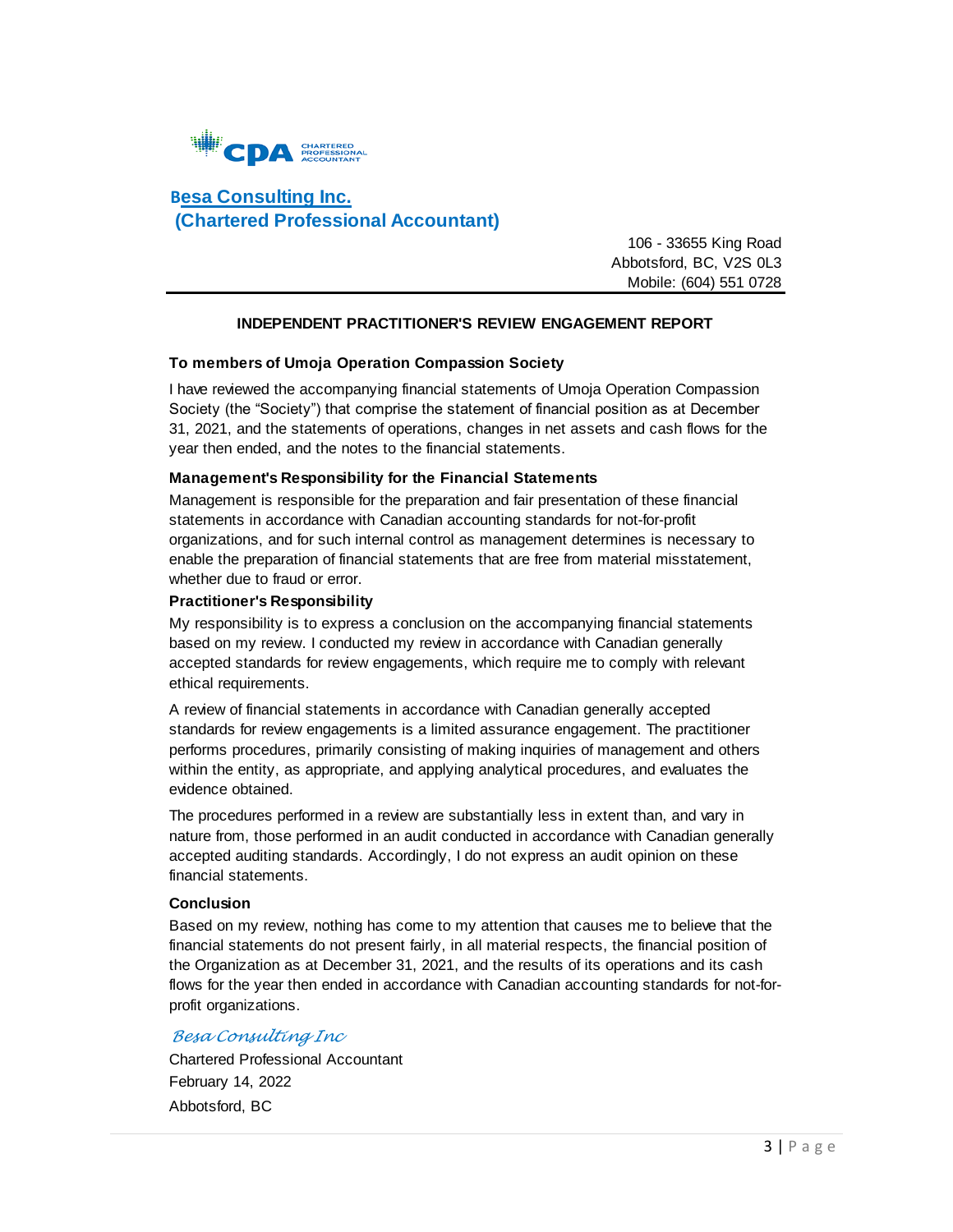## UMOJA OPERATION COMPASSION SOCIETY Statement 1

Statement of Financial Position As at December 31, 2021 *(Unaudited)*

|                                                      | 2021    | 2020            |
|------------------------------------------------------|---------|-----------------|
|                                                      | \$      | \$              |
| <b>ASSETS</b>                                        |         |                 |
| <b>Current assets</b>                                |         |                 |
| Cash and cash equivalents                            | 84,348  | 86,554          |
| Accounts receivable - (note 4)                       | 23,048  | 26,127          |
| Recoveries from government authorities - GST         | 5,988   | 2,976           |
| Vancity Credit Card                                  | 1,289   | 0               |
| Prepaid expenses                                     | 2,796   | 5,001           |
| <b>Total Current Assets</b>                          |         | 117,468 120,658 |
| Non-current assets                                   |         |                 |
| Capital assets - (note 5)                            | 20,666  | 25,295          |
| Security deposits                                    | 5,282   | 5,282           |
|                                                      | 25,948  | 30,577          |
| <b>TOTAL ASSETS</b>                                  |         | 143,416 151,235 |
| <b>LIABILITIES AND NET ASSETS</b><br>Current         |         |                 |
| Accounts payable and accruals                        | 9,975   | 12,898          |
| Deferred contributions - (note 7)                    | 107,578 | 110,627         |
|                                                      | 117,553 | 123,525         |
| Deferred contributions related to vehicle - (note 8) | 6,493   | 8,084           |
|                                                      |         | 124,046 131,609 |
| Net assets (deficit) - unrestricted                  | 19,370  | 19,626          |
| TOTAL LIABILITIES AND NET ASSETS                     |         | 143,416 151,235 |
| LEASE COMMITMENTS - (note 9)                         |         |                 |

ON BEHALF OF THE BOARD:

Amos Kambere - President

Emily Siemens - Treasurer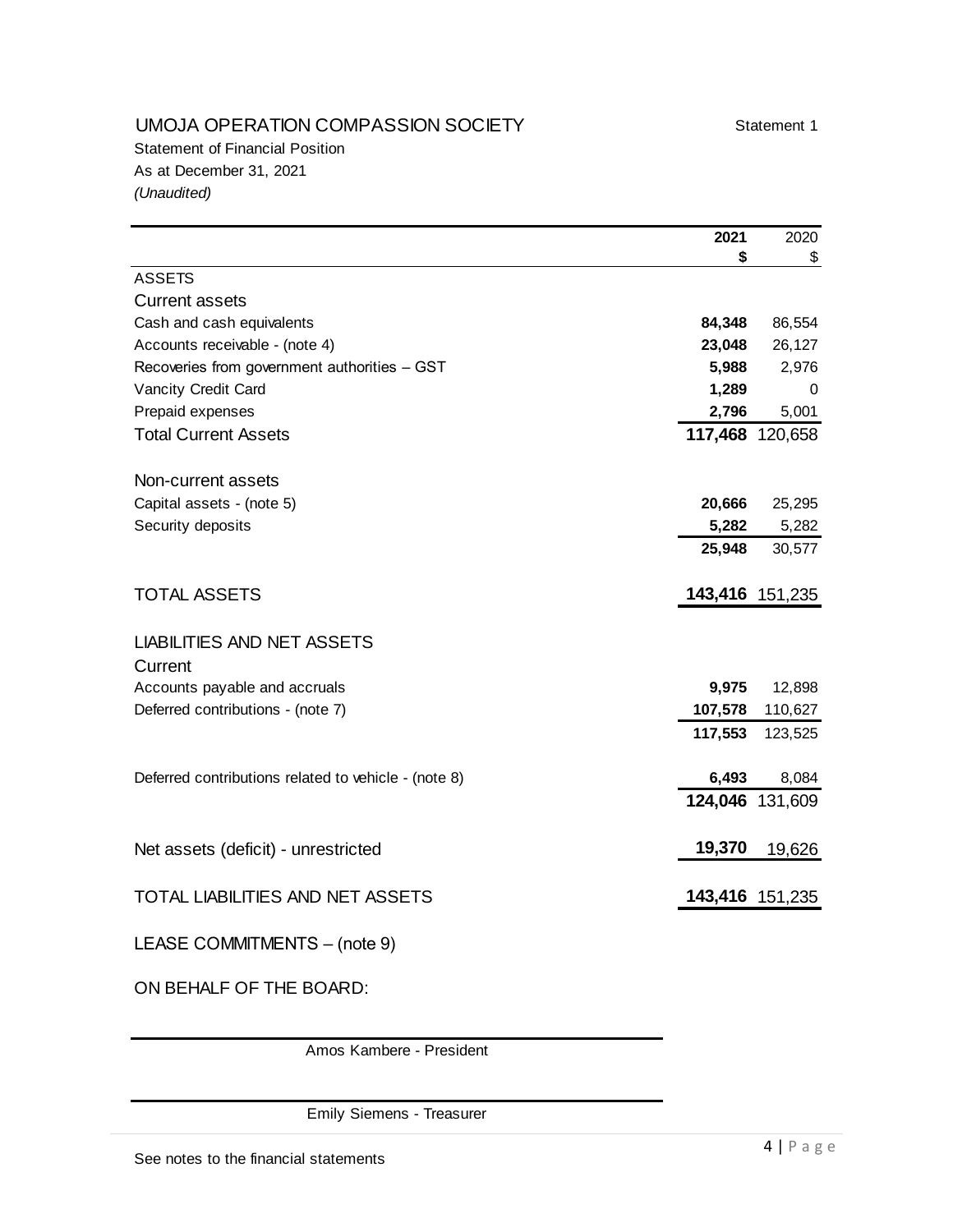## UMOJA OPERATION COMPASSION SOCIETY Statement 2

Statement of changes in Net Assets Year ended December 31, 2021 *(Unaudited)*

| 2021                                                   | 2020    |
|--------------------------------------------------------|---------|
|                                                        |         |
| Net Assets, beginning of year<br>19.626                | (8,568) |
| Excess (deficiency) of revenues over expenses<br>(256) | 28,194  |
| 19,370<br>Net Assets (Deficit), end of year            | 19.626  |

See notes to the financial statements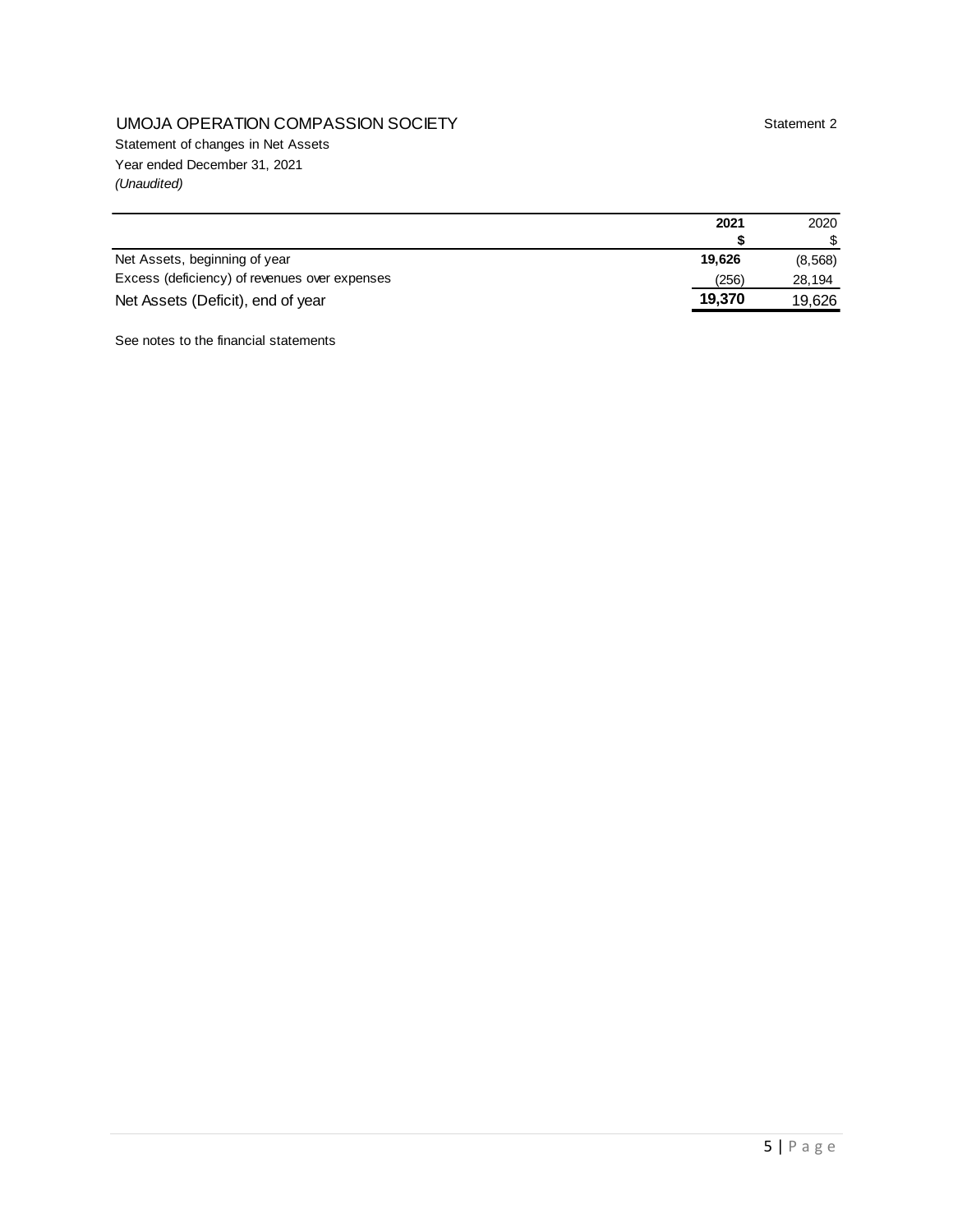Statements of Operations **Statement 3** 

Year ended December 31, 2021

*(Unaudited)*

|                                           | 2021    | 2020            |
|-------------------------------------------|---------|-----------------|
|                                           | \$      | $\frac{1}{2}$   |
| <b>REVENUES</b>                           |         |                 |
| Grants and contracts                      | 311,344 | 262,368         |
| Donations                                 | 116,141 | 49,753          |
| Government grants - provincial (note 9)   | 140,947 | 136,605         |
| Government grants - federal (note 9)      | 45,184  | 142,668         |
| Fundraising                               | 39,374  | 49,519          |
| Rental income                             | 0       | 1,954           |
| Deferred contribution related to vehicle  | 1,591   | 1,591           |
| Service revenue                           | 12,152  |                 |
| Membership dues                           | 50      | 212             |
| Interest income                           | 0       | 43              |
|                                           |         | 666,783 644,713 |
| <b>EXPENSES</b>                           |         |                 |
| Salaries and benefits                     | 365,176 | 387,760         |
| Staff training                            | 405     |                 |
| Rent                                      | 73,103  | 66,123          |
| Care packages - Vancouver foundation      | 1,329   | 13,476          |
| Uganda Project                            | 82,915  | 30,957          |
| Honorarium                                | 8,100   |                 |
| <b>Contract Services</b>                  | 69,773  | 44,607          |
| Office expenses                           | 15,222  | 17,572          |
| Fundraising                               | 949     | 1,905           |
| Scholarship                               | 3,832   | 3,140           |
| Transportation                            | 9,729   | 4,828           |
| Insurance                                 | 5,330   | 4,978           |
| Food and beverages                        | 3,548   | 13,316          |
| Printing and photocopying                 | 2,222   | 5,006           |
| Non-recoverable sales tax                 | 3,019   | 2,976           |
| Amortization                              | 8,634   | 5,014           |
| Telephone and telecommunications          | 7,532   | 7,749           |
| Professional fees                         | 5,944   | 5,262           |
| Field trips and outings                   | 0       | 1,312           |
| Interest and bank charges                 | 276     | 538             |
|                                           |         | 667,039 616,519 |
| Excess/(deficit) of Revenue over Expenses | (256)   | 28,194          |

#### See notes to the financial statements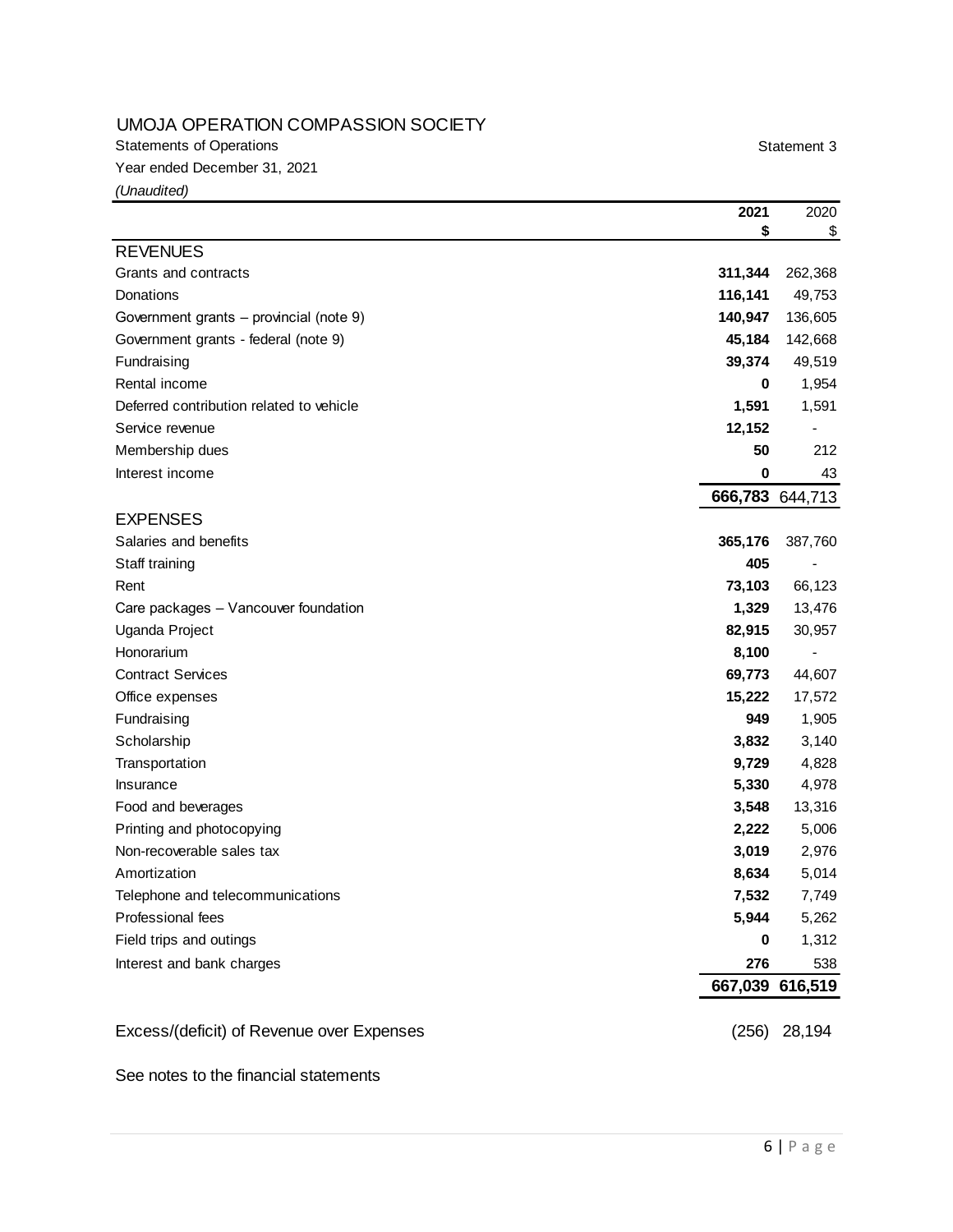## UMOJA OPERATION COMPASSION SOCIETY Statement 4

|                                                                 | 2021     | 2020         |
|-----------------------------------------------------------------|----------|--------------|
|                                                                 | S        | \$           |
| <b>OPERATING ACTIVITIES</b>                                     |          |              |
| Excess of revenues over expenses                                | (256)    | 28,194       |
| Non-cash adjustments:                                           |          |              |
| Deferred contributions related to vehicle                       | (1, 591) | (1, 591)     |
| Amortization                                                    | 8,634    | 5,014        |
|                                                                 |          | 6,787 31,617 |
| Non-cash working capital items:                                 |          |              |
| Decrease in accounts receivable                                 | 3,079    | 1,415        |
| Decrease/(increase) in recovery from government - GST           | (3,012)  | 568          |
| decrease in prepaid expenses                                    | 2,205    | (729)        |
| Increase/(decrease) in accounts payable and accrued liabilities | (2, 923) | 4,318        |
| Increase/(decrease) in deferred contributions                   | (3,049)  | 14,081       |
|                                                                 | (3,700)  | 19,653       |
|                                                                 |          |              |
| Cash flow from/(used by) operations                             | 3,087    | 51,270       |
|                                                                 |          |              |
| <b>INVESTING ACTIVITIES</b>                                     |          |              |
| Purchase of capital assets                                      | (4,005)  | (6, 539)     |
|                                                                 |          |              |
| <b>FINANCING ACTIVITIES</b>                                     |          |              |
| Vancity Credit Card                                             | (1, 289) |              |
|                                                                 |          |              |
| <b>INCREASE IN CASH</b>                                         | (2,206)  | 44,731       |
|                                                                 |          |              |
| Cash and cash equivalents, beginning of year                    | 86,554   | 41,823       |
| Cash and cash equivalents, end of year                          | 84,348   | 86,554       |

See notes to the financial statements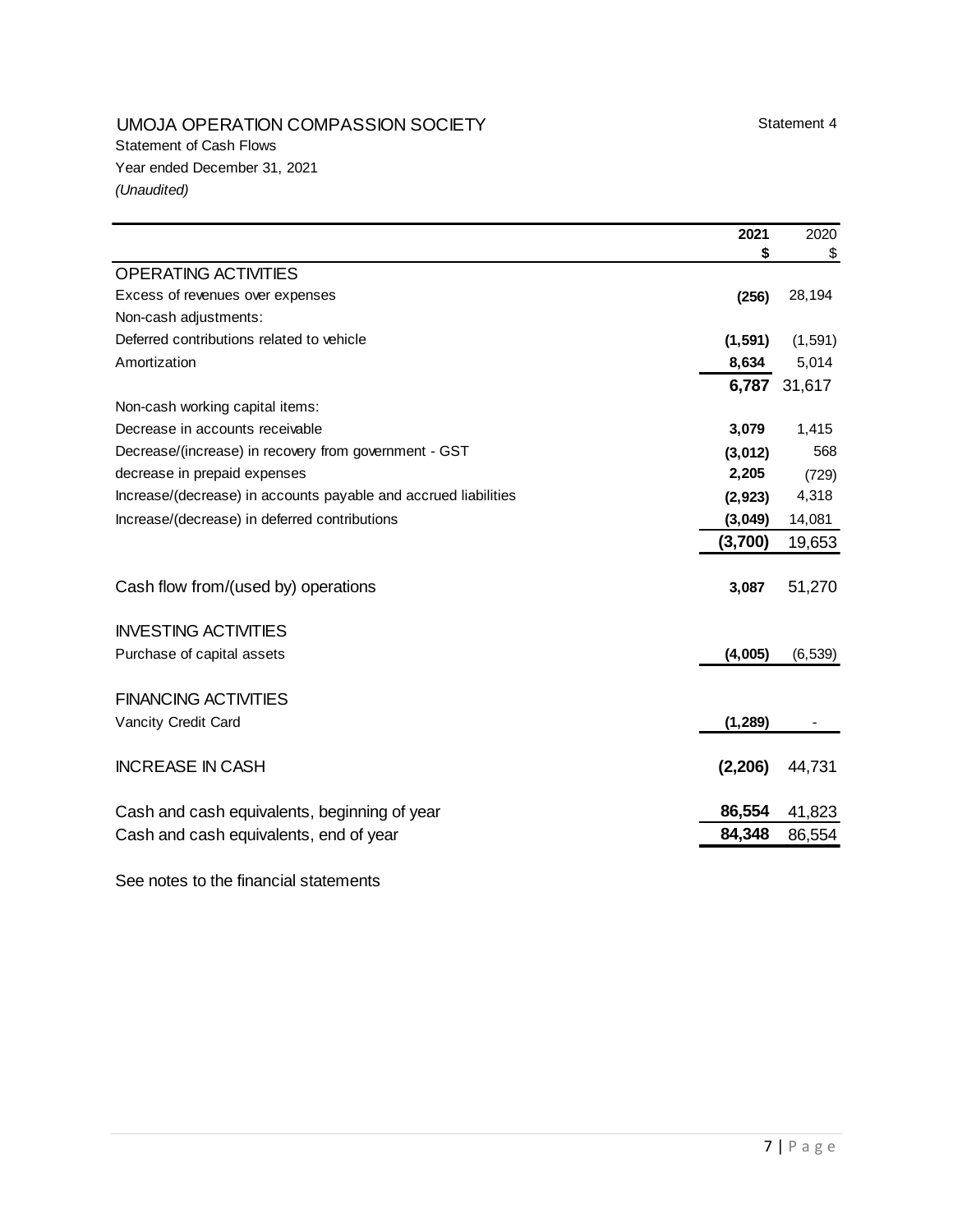### UMOJA OPERATION COMPASSION SOCIETY Notes to financial statements Year ended December 31, 2021 *(Unaudited)*

#### 1. GENERAL

Umoja Operation Compassion Society ("Society") is an organization whose mission is to help promote unity, respect, and dignity among low income minority immigrants and refugees living in the Greater Vancouver area. The Society is incorporated under the B.C. Society Act as a not-forprofit organization and is exempt from income tax as a registered charity under the Income Tax Act.

#### 2. SUMMARY OF SIGNIFICANT ACCOUNTING POLICIES

#### Basis of presentation and accounting

The Society prepares its financial statements in accordance with Canadian accounting standards for not-for-profit organizations (ASNPO).

#### Cash and cash equivalents

Any term deposits or similar contractual instruments that are cashable and have a maturity period of three months or less are classified as cash equivalents.

#### Revenue recognition

The Society follows the deferral method of accounting for grants and contributions.

Externally restricted grants and contributions related to general operations are recognized as revenue of the respective fund in the year in which the related expenses are incurred. Externally restricted funds can only be used for the purposes designated by the funder or contributor. Grants and contributions restricted for the purchase of capital assets are deferred and amortized into revenue as the related capital asset's amortization.

Grants are recognized as revenue when there is reasonable assurance that the Society has Grants and contributions restricted for the purchase of capital assets are deferred and amortized<br>into revenue as the related capital asset's amortization.<br>Grants are recognized as revenue when there is reasonable assuranc into revenue as the related capital asset's amortization.<br>Grants are recognized as revenue when there is reasonable assurance that the Society has<br>complied with and will continue to comply with, all necessary conditions to December 31, 2020 no amounts were repayable.

Fundraising revenue is recognized when the funds are collected at the event.

#### Contributed services and materials

Volunteers contribute numerous hours per year to assist the Society in carrying out its service delivery activities. Because of the difficulty in determining their fair value, contributed services are not recognized in the financial statements.

Contributed materials or gifts-in-kind are only recognized when their fair value is reasonably determinable and significant, with such items recorded at fair value on the day of the contribution. During the year the Society did not receive any non-cash gifts-in-kind.

#### 3. MEASUREMENT UNCERTAINTY

Preparation of financial statements in accordance with Canadian accounting standards for not-for-3. MEASUREMENT UNCERTAINTY<br>Preparation of financial statements in accordance with Canadian accounting standards for not-for-<br>profit organizations requires management to make estimates and assumptions that impact reported amounts of assets and liabilities at the date of the financial statements and revenues and expenses during the reporting periods. Significant areas requiring the use of management profit organizations requires management to make estimates and assumptions that impact<br>reported amounts of assets and liabilities at the date of the financial statements and revenues<br>and expenses during the reporting perio amortization and estimated employee future benefits. Actual results could differ from those estimates.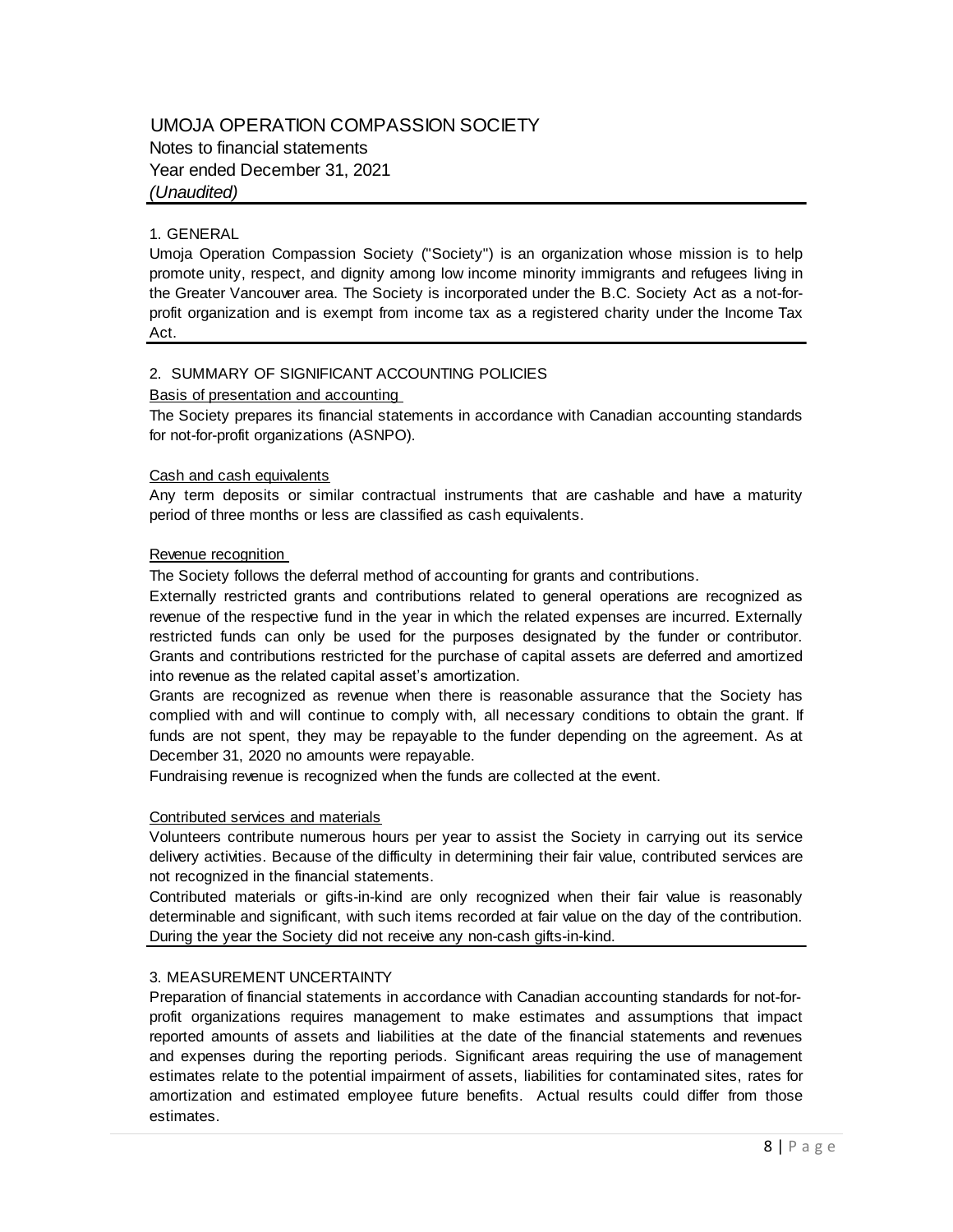Notes to financial statements (Continued)

Year ended December 31, 2021

*(Unaudited)*

#### 4. ACCOUNTS RECEIVABLE

The balance of the accounts receivable is the expected net recoverable amount. If there are amounts that are considered as bad debts the accounts receivable balance would be reduced accordingly. There were no bad debts as at December 31, 2021. Below is the composition of the accounts receivable balance:

|                               | 2021   | 2020   |
|-------------------------------|--------|--------|
|                               |        |        |
| Actual amount of receivable   | 14.380 | 4.140  |
| Recoverable from IRCC Program | 8.668  | 21,987 |
|                               | 23,048 | 26,127 |

#### 5. PROPERTY PLANT AND EQUIPMENT

Capital assets are stated at cost or deemed cost less accumulated amortization. Capital assets contributed are recorded at fair value as of the date of receipts. Capital assets are amortized over their estimated useful lives on a straight-line basis at the following rates:

Vehicles - 10 years Computers - 3 years Furniture and equipment - 5 years

Capital assets acquired during the year but not placed in use are not amortized until they are placed into use.

|                         | Cost   | Accumulated<br>amortization<br>\$ | <b>Net Book</b><br>Value<br>2021 | Net Book Value<br>2020<br>\$ |
|-------------------------|--------|-----------------------------------|----------------------------------|------------------------------|
| Vehicles                | 35,967 | (21, 281)                         | 14,687                           | 18,283                       |
| Computers               | 15,111 | (9, 132)                          | 5,979                            | 7,011                        |
| Furniture and equipment | 10,178 | (10,178)                          | -                                |                              |
|                         | 61,257 | (40,591)                          | 20,666                           | 25,294                       |

#### 6. CREDIT FACILITY

The Society has a credit facility with Vancouver City Savings Credit Union ("the lender"), which includes an approved operating line of credit that can be drawn up to a maximum of \$20,000, which bears interest at prime plus 1.5% per annum and is secured by a General Security Agreement against all assets owned by the Society. At the date of the Statement of Financial Position, the account had a debit balance of \$1,288.53. Under the terms of the facility, the Society is required to maintain a debt service coverage ratio of 1:1. As at December 31, 2021 the Society was in compliance with the covenant. There was no interest paid on the line of credit during 2021.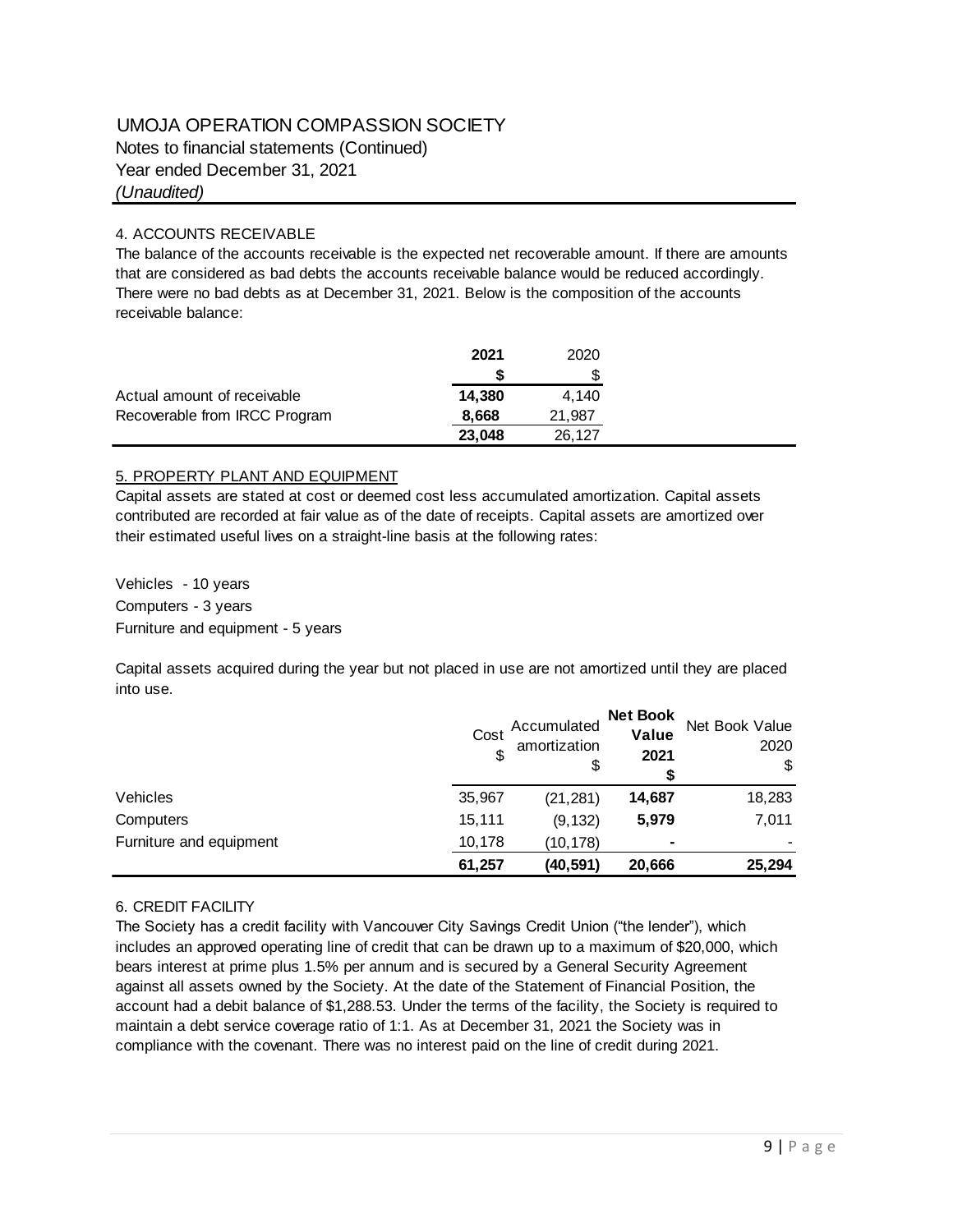## UMOJA OPERATION COMPASSION SOCIETY Year ended December 31, 2021 *(Unaudited)* Notes to financial statements (Continued)

#### 7. DEFERRED CONTRIBUTIONS

Deferred contributions represent unspent externally restricted contributions, grants and contracts for various projects. These amounts are recognized as revenue in the year in which the related expenses are incurred.

|                                        |           |                                   | Amount  | Closing             |
|----------------------------------------|-----------|-----------------------------------|---------|---------------------|
|                                        | Opening   |                                   |         | recognize balance - |
|                                        | balance - | Amount                            | d as    | Decemb              |
|                                        |           | January 1, received in revenue in |         | er 31.              |
|                                        | 2021      | 2021                              | 2021    | 2021                |
|                                        | \$        | \$                                | \$      | \$                  |
| United Way - 6 to 12                   | 35,000    | 70,000                            | 70,000  | 35,000              |
| <b>Chippendale Foundation</b>          | 10,000    | 10,000                            | 20,000  |                     |
| British Columbia Gaming                | 5,370     | 110,746                           | 116,117 |                     |
| United Way - Dad's Outreach            | 10,250    |                                   | 10,250  |                     |
| BC Ministry of Children & Family       | 8,479     | 34,120                            | 33,912  | 8,687               |
| Support of Uganda School               | 2,700     | 11,873                            | 14,573  |                     |
| Kenny Foundation                       | 3,750     | 15,000                            | 15,000  | 3,750               |
| Scholarships                           | 51        |                                   |         | 51                  |
| Sponsorship of Burundi families        | 27        |                                   |         | 27                  |
| <b>SVP</b>                             | 35,000    | 50,000                            | 60,000  | 25,000              |
| Employment Services Development Canada |           | 35,063                            |         | 35,063              |
| Total                                  | 110,626   | 301,739                           | 339,852 | 107,578             |

#### 8. DEFERRED CONTRIBUTION RELATED TO VEHICLE

The deferred contribution related to vehicle represents an externally restricted contribution that was used to purchase a vehicle. These contributions are amortized at the same rate as the underlying asset.

|                                 | 2021    | 2020    |
|---------------------------------|---------|---------|
|                                 |         |         |
| Balance – beginning of the year | 8.085   | 9.676   |
| Less: Amortization to revenue   | (1,591) | (1,591) |
|                                 | 6.494   | 8.085   |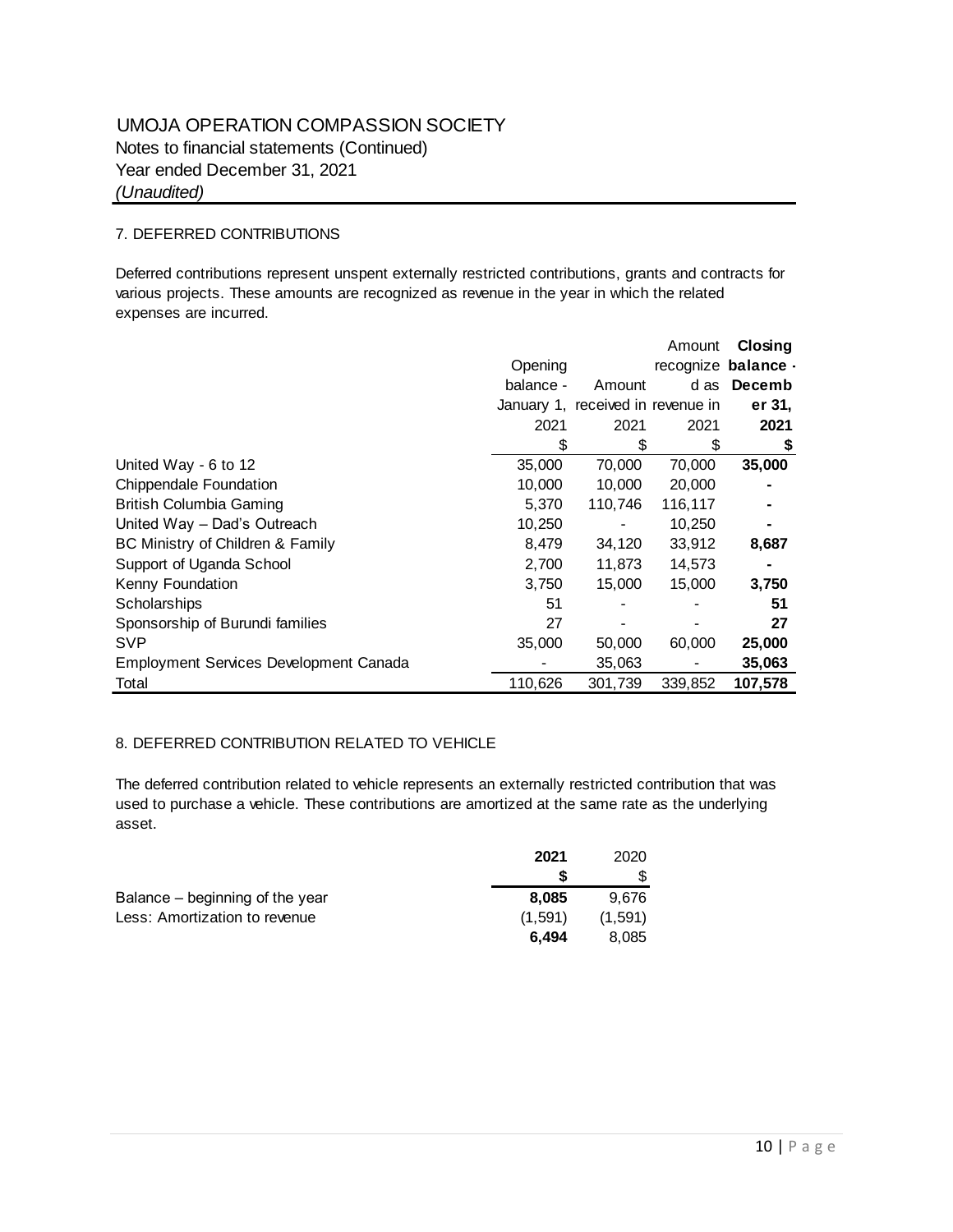#### UMOJA OPERATION COMPASSION SOCIETY Year ended December 31, 2021 *(Unaudited)* Notes to financial statements (Continued)

#### 9. GOVERNMENT GRANTS

|                                             | 2021       | 2020    |
|---------------------------------------------|------------|---------|
|                                             | S          | S       |
| Federal                                     |            |         |
| Immigration, Refugee & Citizenship Canada   | 45.184     | 142.668 |
| Provincial                                  |            |         |
| <b>BC Gaming Commission</b>                 | 105,370.50 | 102,854 |
| Ministry of Children and Family Development | 35,376.97  | 33,711  |
|                                             | 185,931.47 | 279,233 |

#### 10. COVID-19

The Society performed its normal programing during 2021 with staff working from home.

#### 11. LEASE COMMITMENTS

The Society leases its offices. The lease for office space expired on January 31, 2020, but contains two 3-year renewal options that extend the terms of the leases to January 31, 2026. As of December 31, 2021 Umoja Operation Compassion Society had not signed a new lease agreement for the office space. The Society consulted its lawyer after it had not been able to reach the landlord to obtain a signed agreement and was advised by their lawyer that the expired agreement contained an automatic renewal clause that the Society could rely on. The Society is currently relying on that clause and continued its tenancy under the renewal option. The lease commitment schedule below is based on exercising the option to extend the lease of the office space for 2 terms expiring on January 31, 2026. The expired office space lease agreement provided for the automatic renewal of the lease under the same terms as those of the expired lease which provided for the payment of utilities, property taxes and maintenance costs by the tenant. Future minimum lease payments are as follows;

|      | <b>Office lease</b> |
|------|---------------------|
| Year | \$                  |
| 2022 | 66,863              |
| 2023 | 66,863              |
| 2024 | 66,863              |
| 2025 | 66,863              |
| 2026 | 5,572               |
|      |                     |